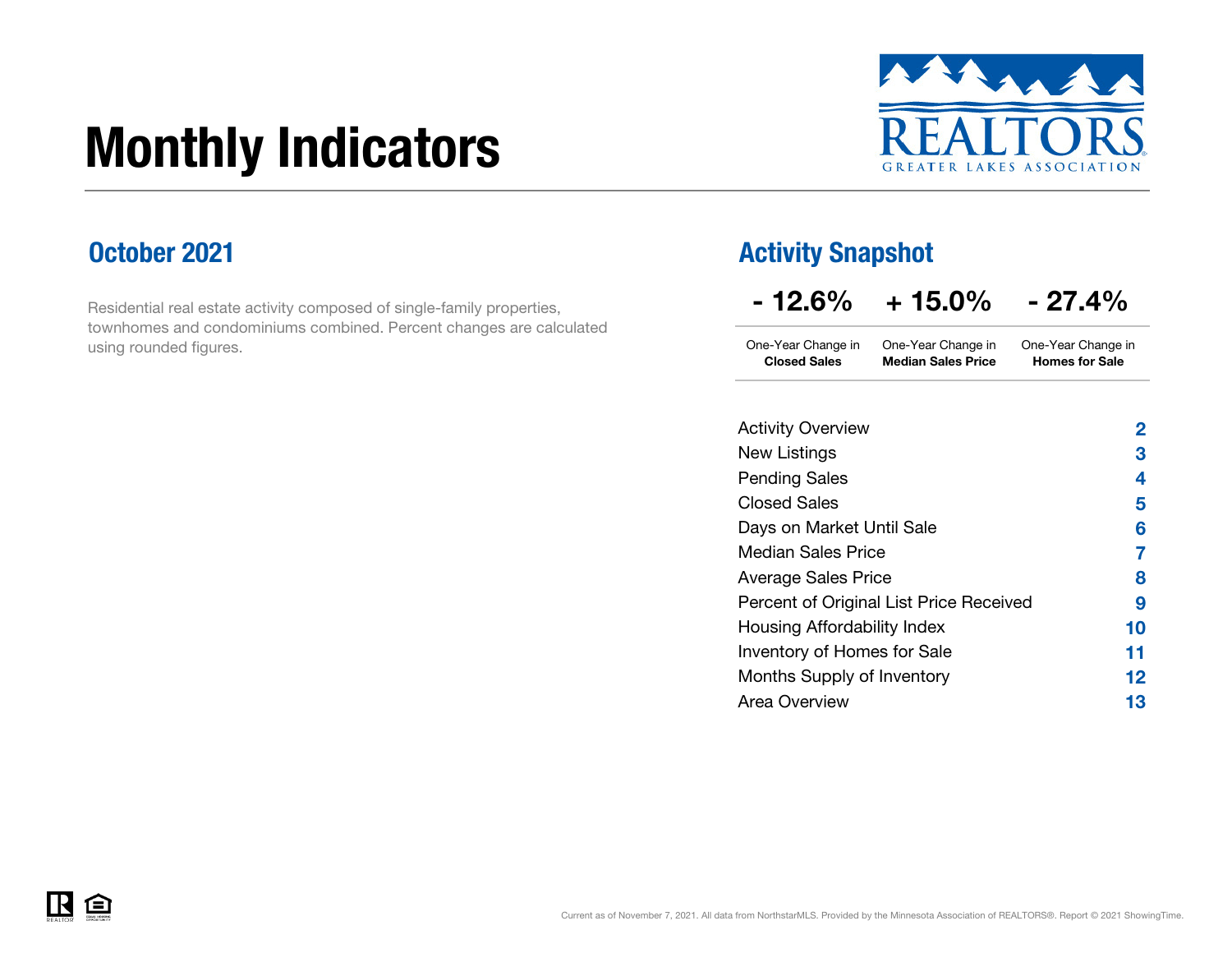## Activity Overview

Key metrics by report month and for year-to-date (YTD) starting from the first of the year.



| <b>Key Metrics</b>           | <b>Historical Sparkbars</b>                                | 10-2020   | 10-2021   | Percent Change |           | <b>YTD 2020 YTD 2021</b> | Percent Change |
|------------------------------|------------------------------------------------------------|-----------|-----------|----------------|-----------|--------------------------|----------------|
| <b>New Listings</b>          | 10-2018<br>10-2020<br>10-2021<br>10-2019                   | 474       | 470       | $-0.8%$        | 6,410     | 6,009                    | $-6.3%$        |
| <b>Pending Sales</b>         | 10-2018<br>10-2019<br>$10 - 202$                           | 550       | 538       | $-2.2%$        | 5,682     | 5,158                    | $-9.2%$        |
| <b>Closed Sales</b>          | 10-2018<br>10-2019<br>10-2020<br>10-2021                   | 745       | 651       | $-12.6%$       | 5,229     | 4,905                    | $-6.2%$        |
| <b>Days on Market</b>        | 10-2019<br>10-2018<br>10-2020<br>10-2021                   | 55        | 32        | $-41.8%$       | 69        | 37                       | $-46.4%$       |
| <b>Median Sales Price</b>    | 10-2018<br>10-2019<br>10-2020<br>10-2021                   | \$232,250 | \$267,000 | $+15.0%$       | \$216,275 | \$245,000                | $+13.3%$       |
| <b>Avg. Sales Price</b>      | 10-2018<br>10-2019<br>10-2020<br>10-2021                   | \$304,278 | \$339,534 | $+11.6%$       | \$260,816 | \$299,198                | $+14.7%$       |
| Pct. of Orig. Price Received | l III<br>10-2018<br>10-2019<br>10-2020<br>10-2021          | 97.4%     | 99.1%     | $+1.7%$        | 96.2%     | 99.5%                    | $+3.4%$        |
| <b>Affordability Index</b>   | 10-2019<br>10-2018<br>10-2020<br>10-2021                   | 133       | 112       | $-15.8%$       | 143       | 122                      | $-14.7%$       |
| <b>Homes for Sale</b>        | an Hillia<br>10-2020<br>10-2018<br>10-2019<br>10-2021      | 1,133     | 823       | $-27.4%$       |           |                          |                |
| <b>Months Supply</b>         | $\blacksquare$<br>10-2018<br>10-2019<br>10-2020<br>10-2021 | 2.2       | 1.7       | $-22.7%$       |           |                          |                |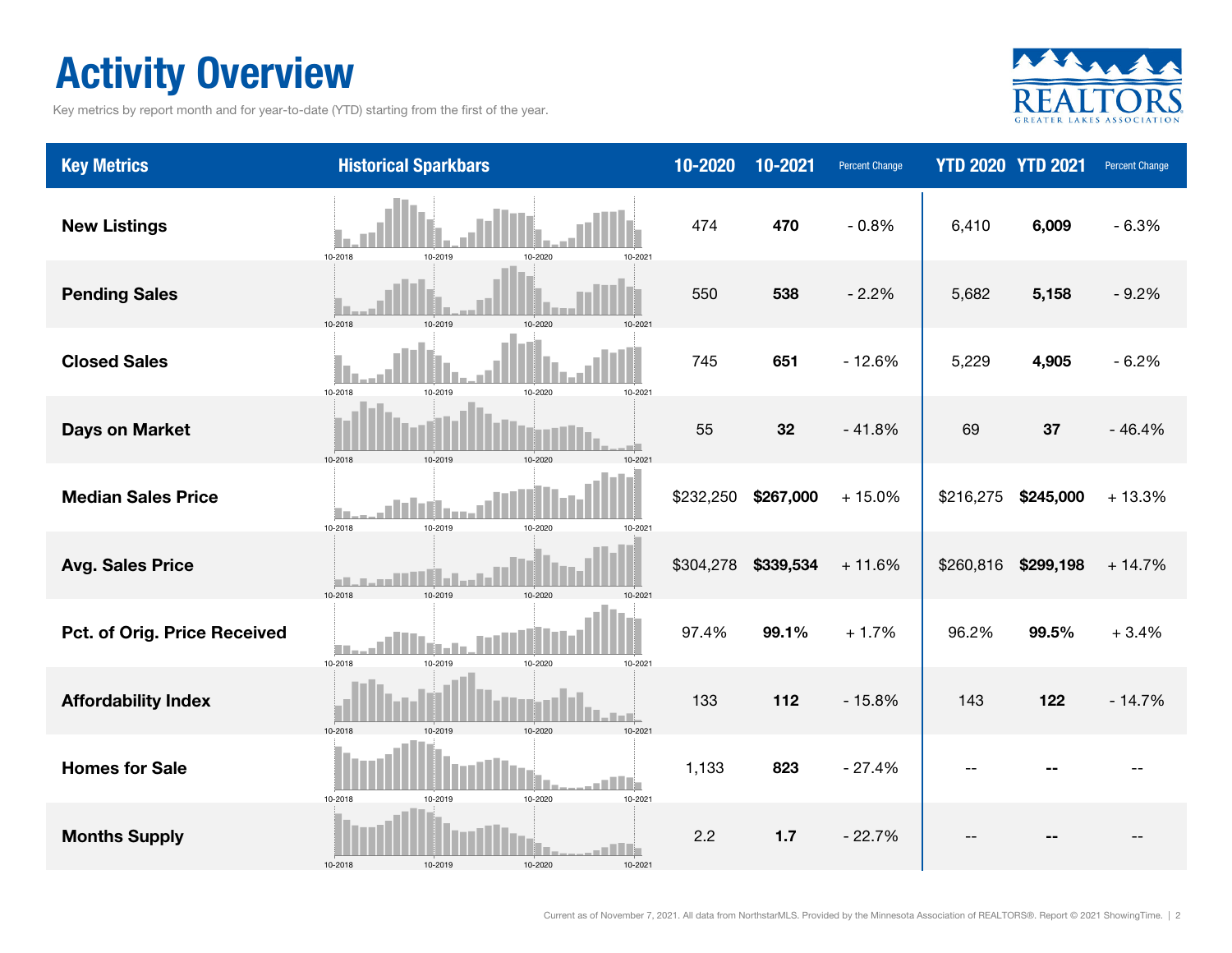## New Listings

A count of the properties that have been newly listed on the market in a given month.





| <b>New Listings</b> |     | <b>Prior Year</b> | <b>Percent Change</b> |
|---------------------|-----|-------------------|-----------------------|
| November 2020       | 282 | 282               | $0.0\%$               |
| December 2020       | 212 | 192               | $+10.4%$              |
| January 2021        | 266 | 333               | $-20.1%$              |
| February 2021       | 325 | 421               | $-22.8%$              |
| March 2021          | 563 | 660               | $-14.7%$              |
| April 2021          | 599 | 626               | $-4.3%$               |
| May 2021            | 765 | 840               | $-8.9\%$              |
| June 2021 <b>.</b>  | 789 | 819               | $-3.7\%$              |
| July 2021           | 785 | 761               | $+3.2%$               |
| August 2021         | 816 | 765               | $+6.7%$               |
| September 2021      | 631 | 711               | $-11.3%$              |
| October 2021        | 470 | 474               | $-0.8%$               |
| 12-Month Avg        | 542 | 574               | $-5.6%$               |

#### Historical New Listings by Month

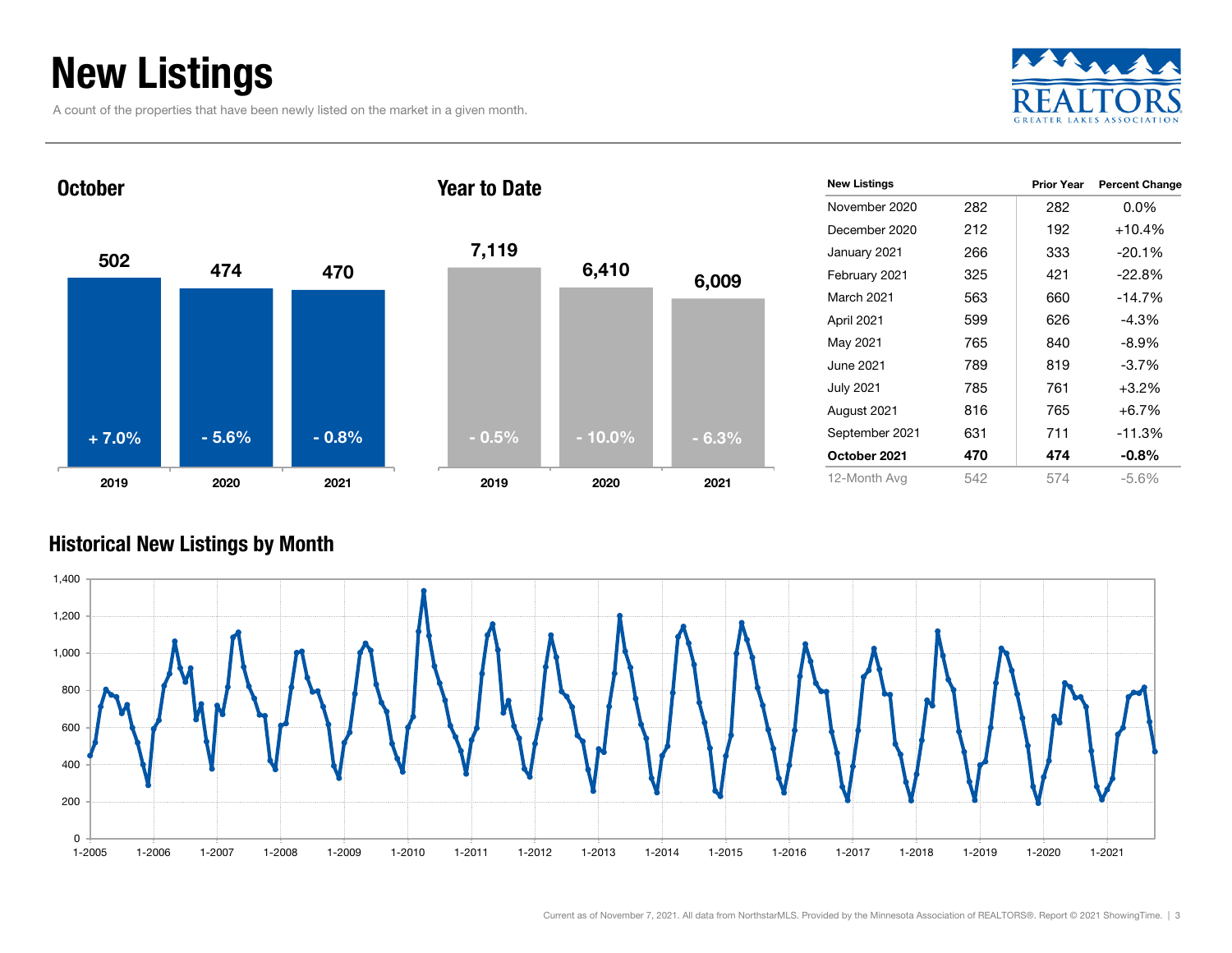### Pending Sales

A count of the properties on which offers have been accepted in a given month.







| <b>Pending Sales</b> |     | <b>Prior Year</b> | <b>Percent Change</b> |
|----------------------|-----|-------------------|-----------------------|
| November 2020        | 376 | 306               | $+22.9%$              |
| December 2020        | 304 | 231               | +31.6%                |
| January 2021         | 294 | 266               | $+10.5%$              |
| February 2021        | 292 | 274               | +6.6%                 |
| March 2021           | 503 | 401               | $+25.4%$              |
| April 2021           | 500 | 424               | $+17.9%$              |
| May 2021             | 602 | 666               | $-9.6%$               |
| June 2021            | 592 | 806               | $-26.6%$              |
| July 2021            | 592 | 835               | $-29.1%$              |
| August 2021          | 675 | 756               | $-10.7%$              |
| September 2021       | 570 | 704               | $-19.0%$              |
| October 2021         | 538 | 550               | $-2.2%$               |
| 12-Month Avg         | 487 | 518               | $-6.0\%$              |

#### Historical Pending Sales by Month

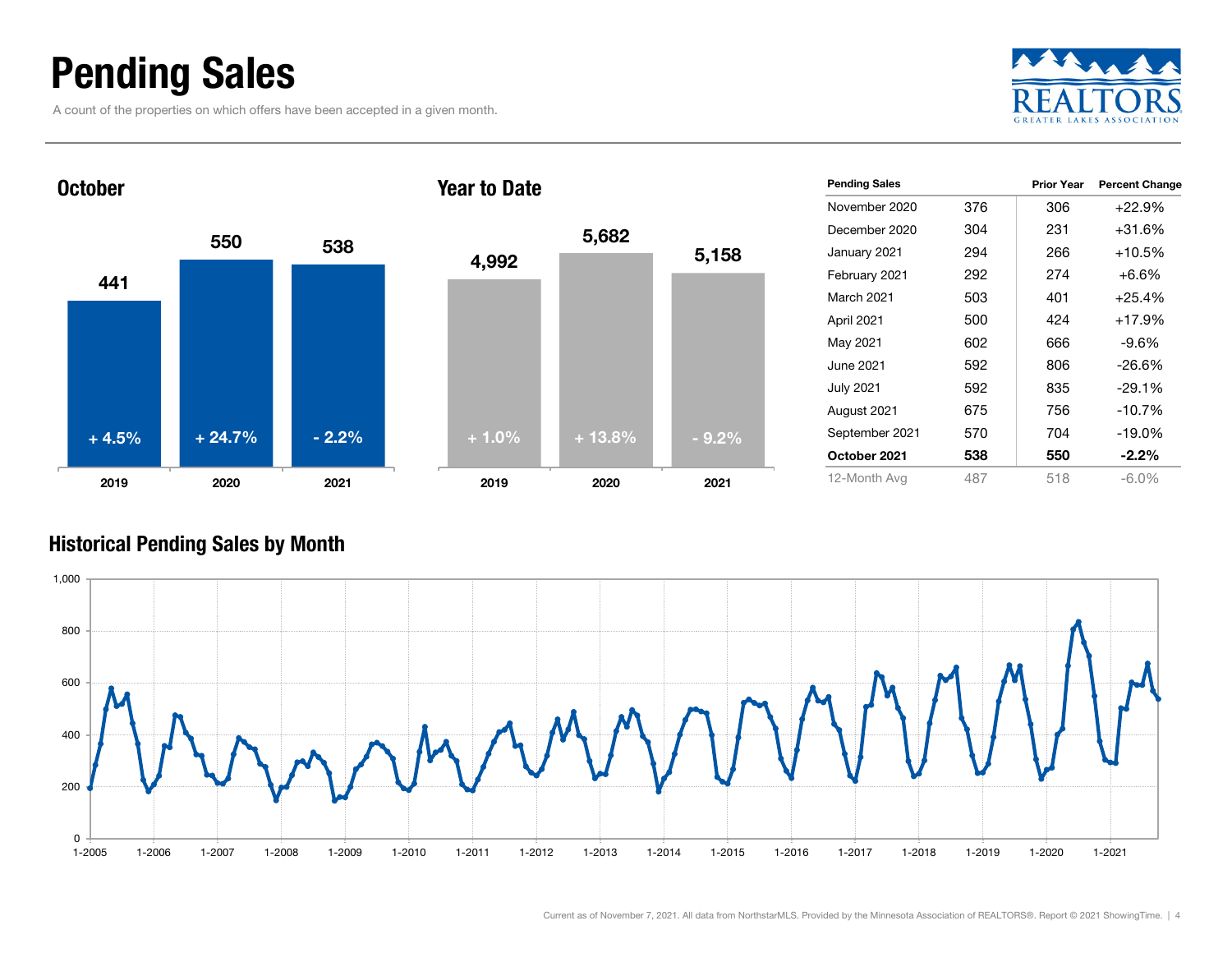### Closed Sales

A count of the actual sales that closed in a given month.





| <b>Closed Sales</b> |     | <b>Prior Year</b> | <b>Percent Change</b> |
|---------------------|-----|-------------------|-----------------------|
| November 2020       | 527 | 441               | $+19.5%$              |
| December 2020       | 447 | 318               | $+40.6%$              |
| January 2021        | 320 | 244               | $+31.1%$              |
| February 2021       | 249 | 201               | $+23.9%$              |
| March 2021          | 308 | 282               | $+9.2\%$              |
| April 2021          | 407 | 342               | $+19.0%$              |
| May 2021            | 514 | 472               | $+8.9\%$              |
| June 2021.          | 616 | 708               | $-13.0%$              |
| <b>July 2021</b>    | 574 | 826               | $-30.5%$              |
| August 2021         | 618 | 692               | $-10.7%$              |
| September 2021      | 648 | 717               | -9.6%                 |
| October 2021        | 651 | 745               | -12.6%                |
| 12-Month Avg        | 490 | 499               | $-1.8%$               |

#### Historical Closed Sales by Month

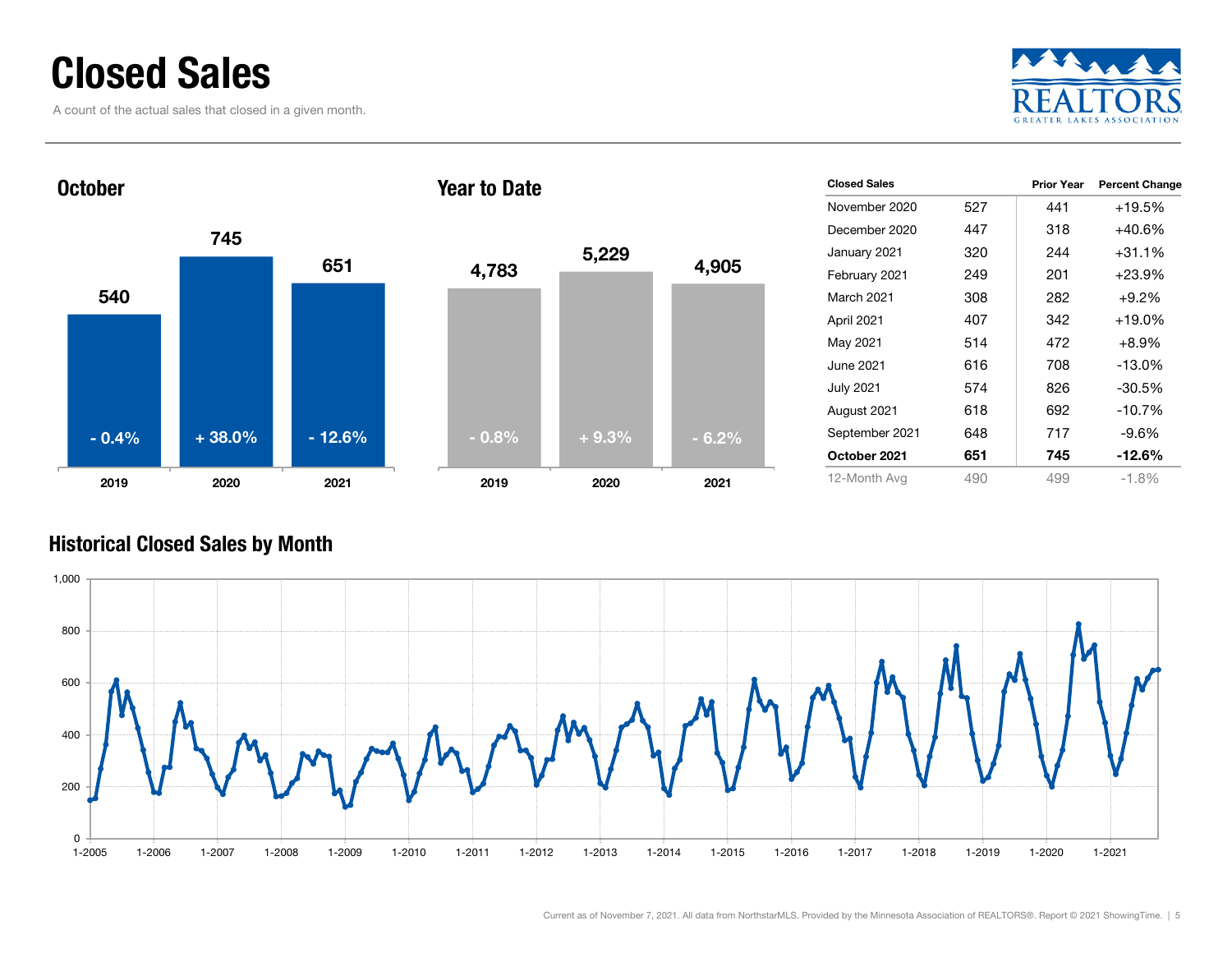### Days on Market Until Sale

Average number of days between when a property is listed and when an offer is accepted in a given month.





#### Historical Days on Market Until Sale by Month

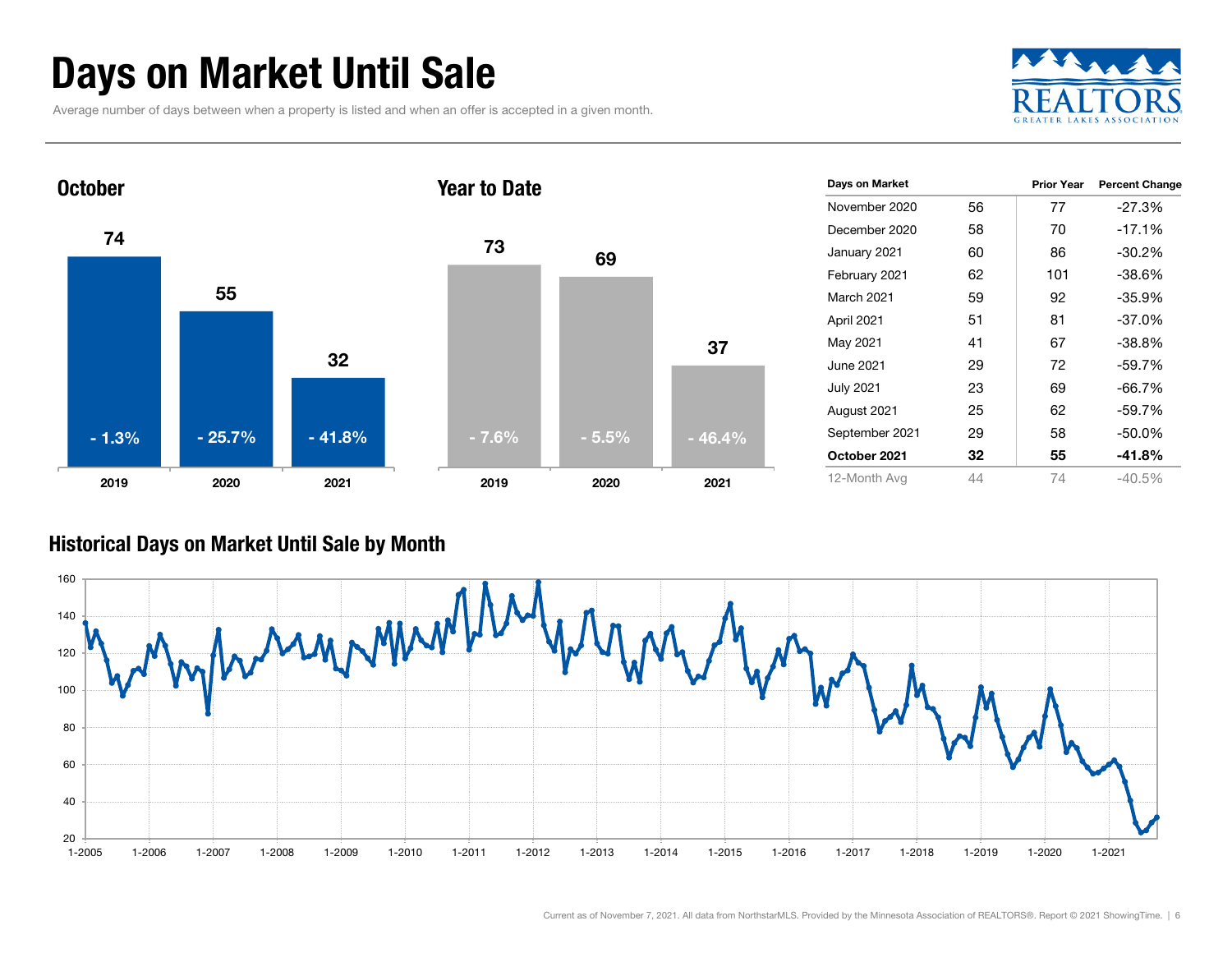### Median Sales Price

Point at which half of the sales sold for more and half sold for less, not accounting for seller concessions, in a given month.



October

#### Year to Date



| <b>Median Sales Price</b> |           | <b>Prior Year</b> | <b>Percent Change</b> |
|---------------------------|-----------|-------------------|-----------------------|
| November 2020             | \$229,900 | \$184,500         | $+24.6%$              |
| December 2020             | \$225,000 | \$177,500         | $+26.8\%$             |
| January 2021              | \$206,200 | \$177,500         | +16.2%                |
| February 2021             | \$211,500 | \$174,500         | $+21.2%$              |
| <b>March 2021</b>         | \$203,000 | \$190,750         | $+6.4%$               |
| April 2021                | \$236,150 | \$200,950         | $+17.5%$              |
| May 2021                  | \$242,750 | \$218,750         | $+11.0%$              |
| June 2021                 | \$260,000 | \$216,000         | $+20.4%$              |
| <b>July 2021</b>          | \$250,000 | \$220,000         | +13.6%                |
| August 2021               | \$257,600 | \$225,000         | $+14.5%$              |
| September 2021            | \$250,000 | \$225,000         | $+11.1%$              |
| October 2021              | \$267,000 | \$232,250         | $+15.0\%$             |
| 12-Month Avg              | \$236,592 | \$203,558         | +16.2%                |

#### Historical Median Sales Price by Month

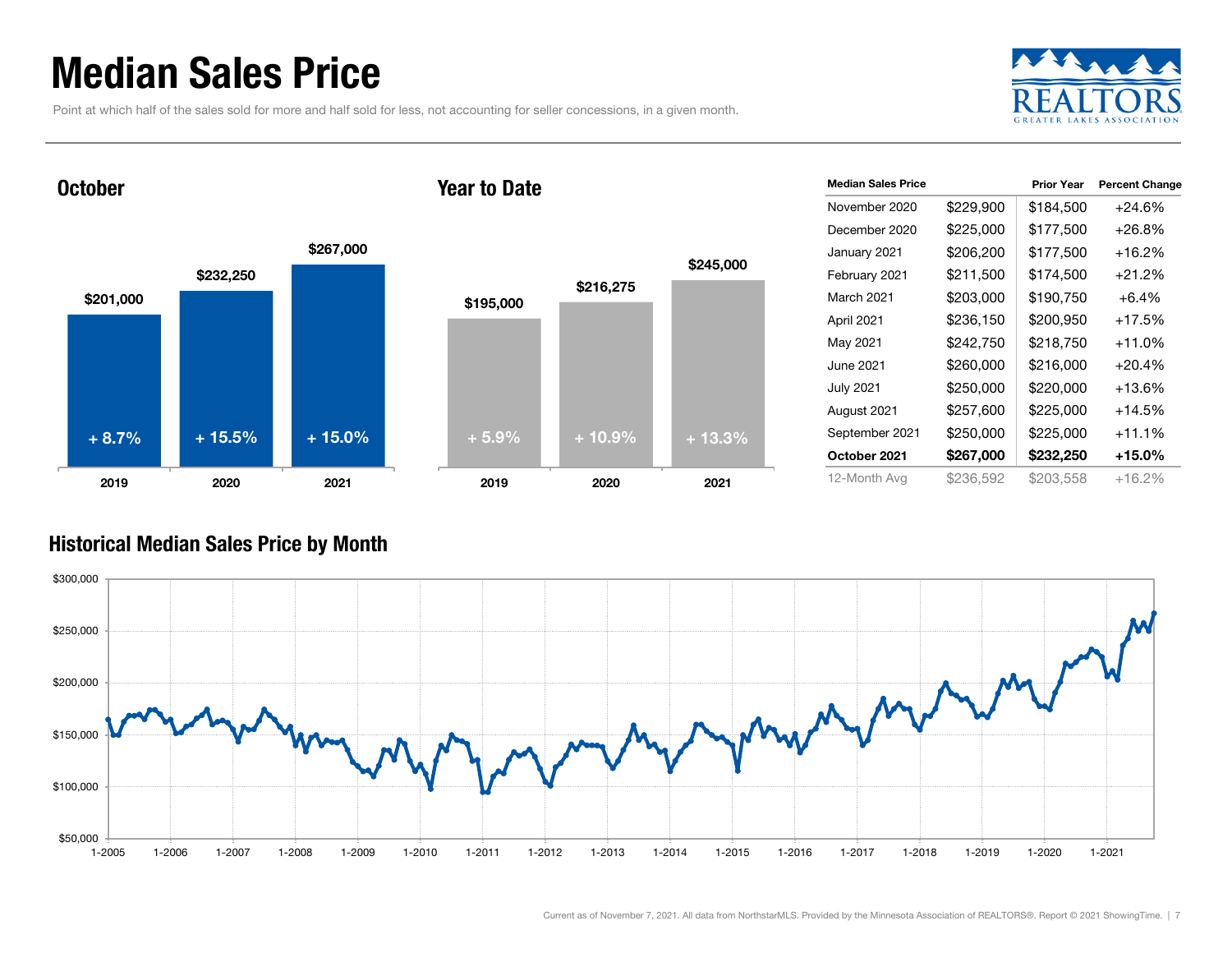### Average Sales Price

Average sales price for all closed sales, not accounting for seller concessions, in a given month.



**October** 

#### Year to Date



| Avg. Sales Price |           | <b>Prior Year</b> | <b>Percent Change</b> |
|------------------|-----------|-------------------|-----------------------|
| November 2020    | \$284,851 | \$214,837         | $+32.6%$              |
| December 2020    | \$263,157 | \$230,479         | $+14.2\%$             |
| January 2021     | \$252,073 | \$207,816         | $+21.3%$              |
| February 2021    | \$248,585 | \$209,747         | $+18.5%$              |
| March 2021       | \$236,654 | \$229,765         | $+3.0\%$              |
| April 2021       | \$275,823 | \$216,761         | $+27.2%$              |
| May 2021         | \$309,099 | \$249,712         | $+23.8\%$             |
| June 2021        | \$311,404 | \$248,076         | $+25.5%$              |
| <b>July 2021</b> | \$291,736 | \$278,497         | $+4.8%$               |
| August 2021      | \$317,588 | \$273,716         | $+16.0\%$             |
| September 2021   | \$315,363 | \$268,399         | $+17.5%$              |
| October 2021     | \$339,534 | \$304,278         | +11.6%                |
| 12-Month Avg     | \$287,156 | \$244.340         | +17.5%                |

#### Historical Average Sales Price by Month

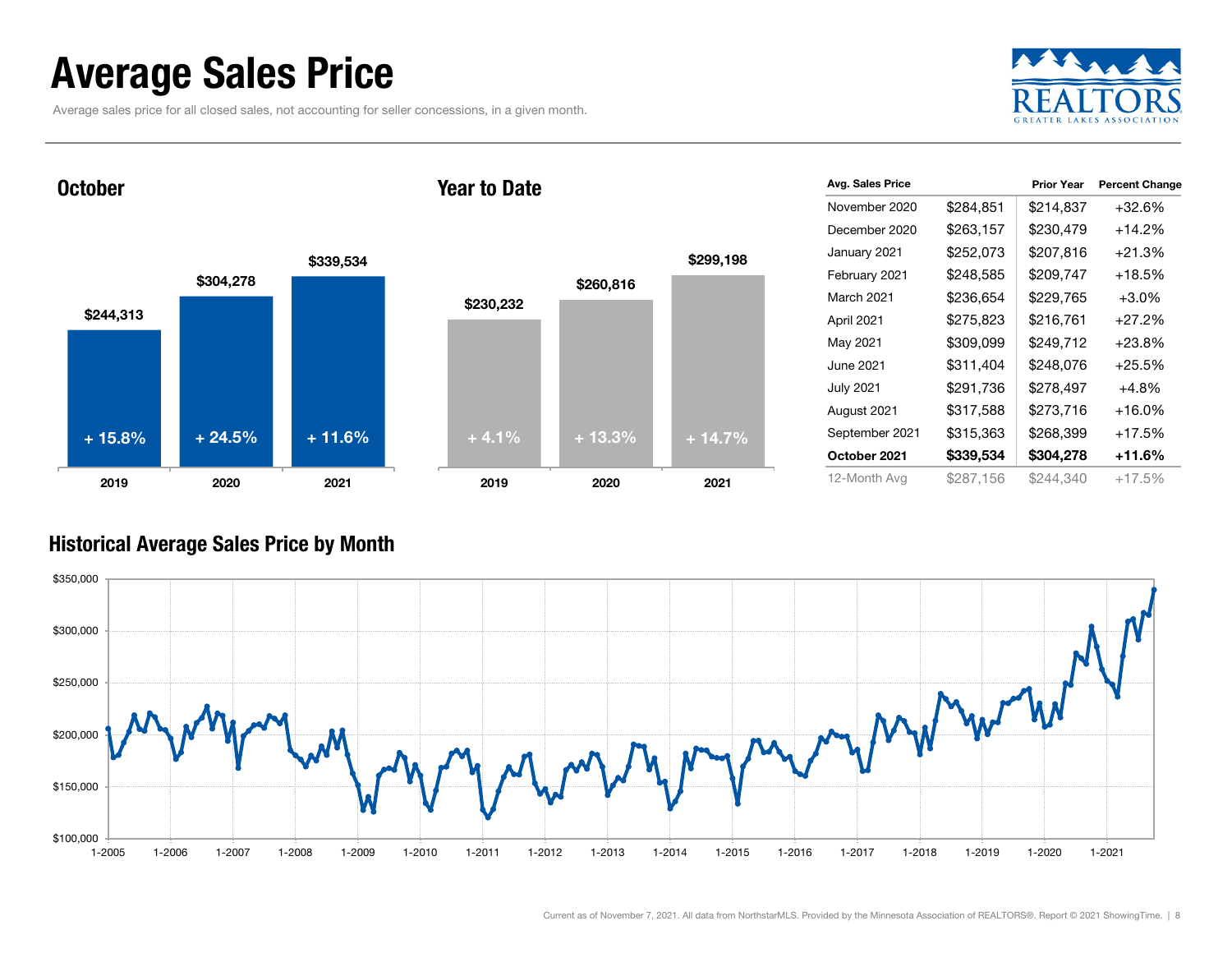## Percent of Original List Price Received

Percentage found when dividing a property's sales price by its original list price, then taking the average for all properties sold in a given month, not accounting for seller concessions.



94.0% 97.4% 99.1% 2019 2020 2021 October95.2% 96.2% 99.5% 2019 2020 2021 Year to Date+ 0.2% $\%$  + 3.6% + 1.7% + 0.4% + 1.1% + 3.4%

| Pct. of Orig. Price Received |        | <b>Prior Year</b> | <b>Percent Change</b> |
|------------------------------|--------|-------------------|-----------------------|
| November 2020                | 97.2%  | 93.2%             | $+4.3%$               |
| December 2020                | 96.5%  | 94.3%             | $+2.3%$               |
| January 2021                 | 96.6%  | 93.5%             | $+3.3%$               |
| February 2021                | 95.7%  | 92.4%             | $+3.6%$               |
| March 2021                   | 96.9%  | 95.6%             | $+1.4%$               |
| April 2021                   | 99.4%  | 95.3%             | +4.3%                 |
| May 2021                     | 100.4% | 95.7%             | $+4.9%$               |
| June 2021 <b>.</b>           | 101.9% | 96.3%             | $+5.8%$               |
| <b>July 2021</b>             | 101.0% | 96.3%             | +4.9%                 |
| August 2021                  | 100.2% | 96.8%             | $+3.5%$               |
| September 2021               | 99.3%  | 97.1%             | $+2.3%$               |
| October 2021                 | 99.1%  | 97.4%             | $+1.7%$               |
| 12-Month Avg                 | 98.7%  | 95.3%             | $+3.6%$               |

#### Historical Percent of Original List Price Received by Month

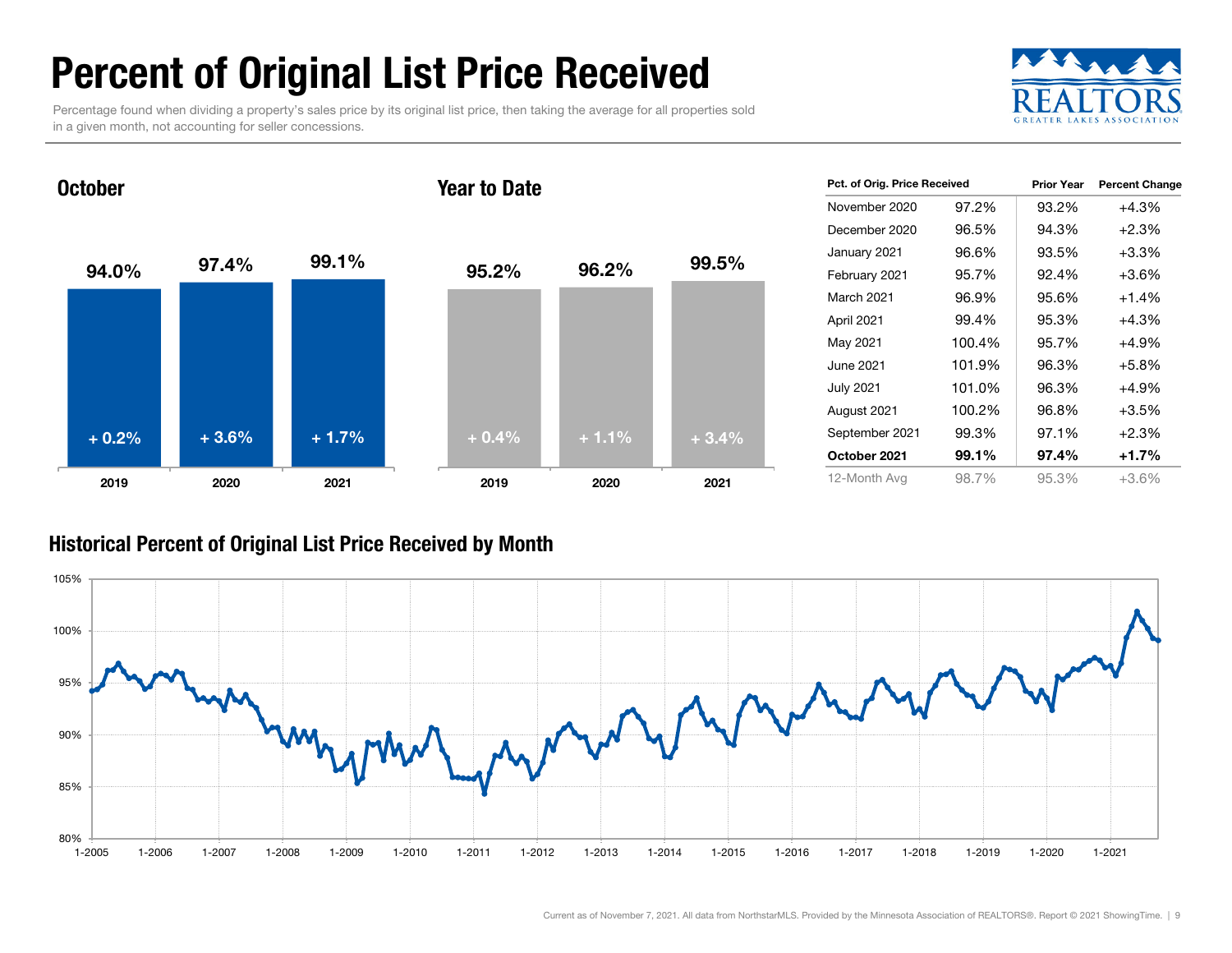## Housing Affordability Index

This index measures housing affordability for the region. For example, an index of 120 means the median household income is 120% of what is necessary to qualify for the median-priced home under prevailing interest rates. A higher number means greater affordability.





| <b>Affordability Index</b> |     | <b>Prior Year</b> | <b>Percent Change</b> |
|----------------------------|-----|-------------------|-----------------------|
| November 2020              | 135 | 153               | $-11.8%$              |
| December 2020              | 138 | 159               | -13.2%                |
| January 2021               | 149 | 163               | $-8.6%$               |
| February 2021              | 138 | 168               | $-17.9%$              |
| March 2021                 | 144 | 148               | $-2.7%$               |
| April 2021                 | 127 | 148               | $-14.2%$              |
| May 2021                   | 124 | 135               | $-8.1%$               |
| June 2021                  | 114 | 139               | $-18.0\%$             |
| <b>July 2021</b>           | 120 | 138               | $-13.0\%$             |
| August 2021                | 117 | 136               | $-14.0%$              |
| September 2021             | 119 | 136               | $-12.5%$              |
| October 2021               | 112 | 133               | -15.8%                |
| 12-Month Avg               | 128 | 146               | $-12.3%$              |

#### Historical Housing Affordability Index by Mont h

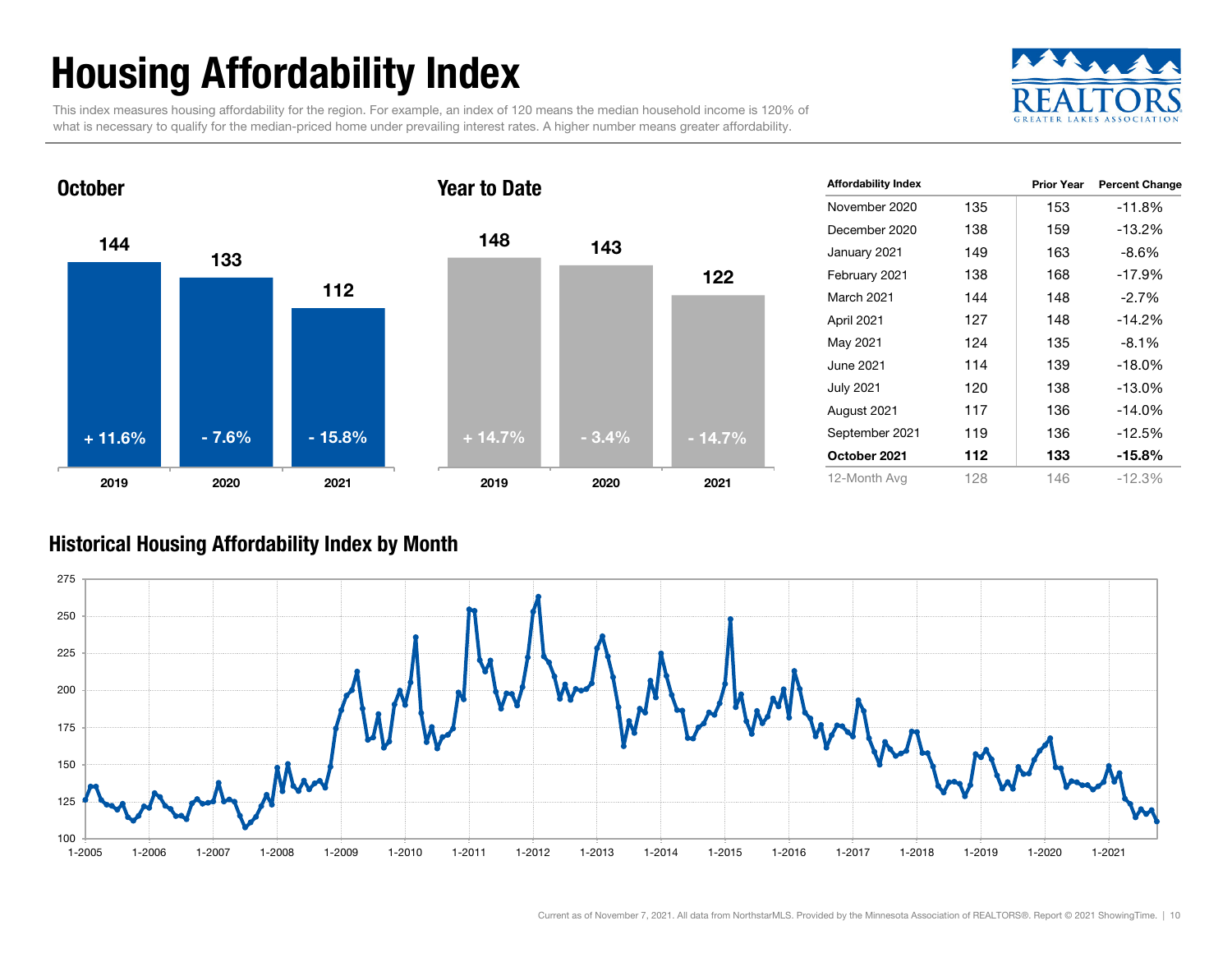### Inventory of Homes for Sale

The number of properties available for sale in active status at the end of a given month.





#### Historical Inventory of Homes for Sale by Month

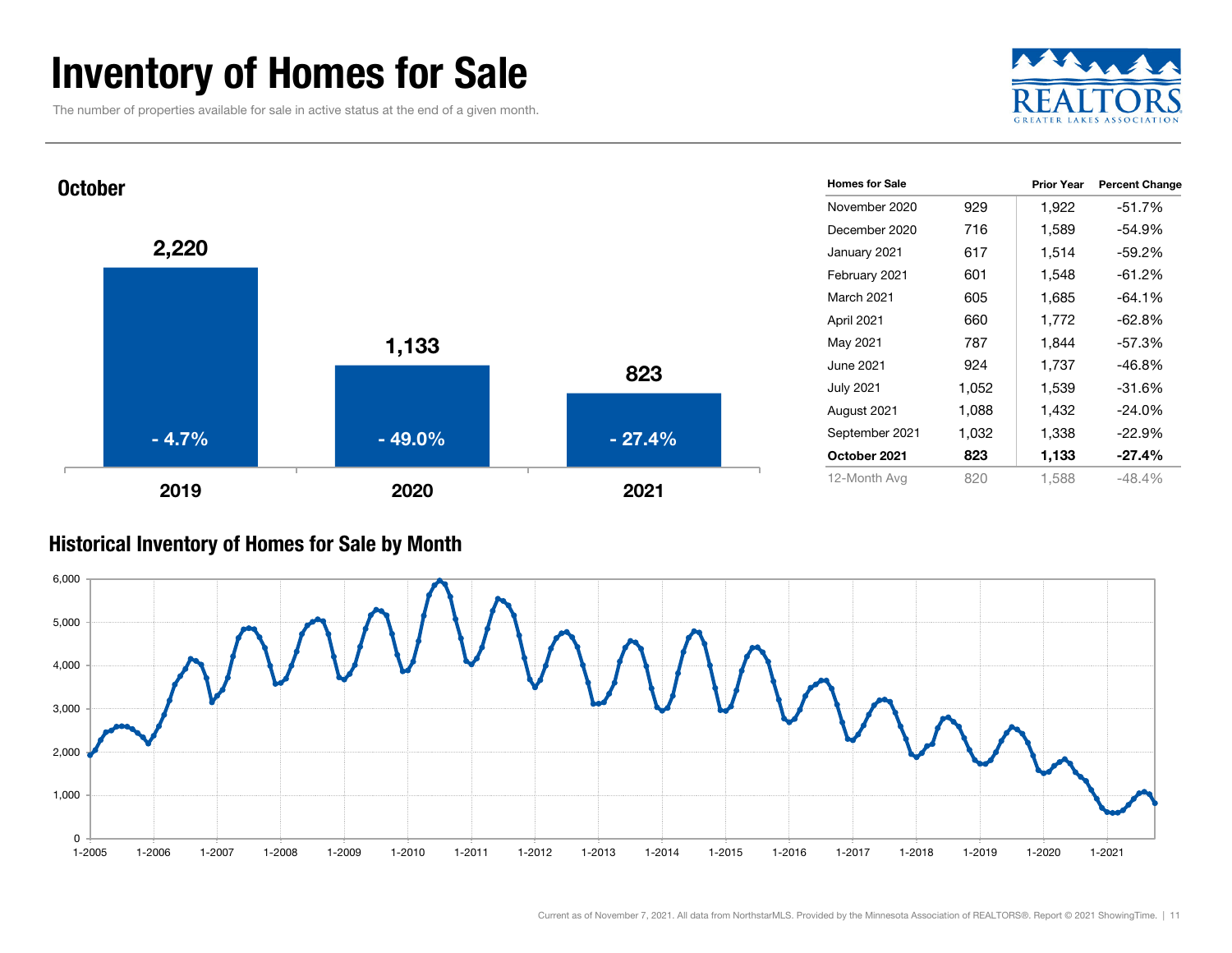### Months Supply of Inventory

The inventory of homes for sale at the end of a given month, divided by the average monthly pending sales from the last 12 months.





#### Historical Months Supply of Inventory by Month